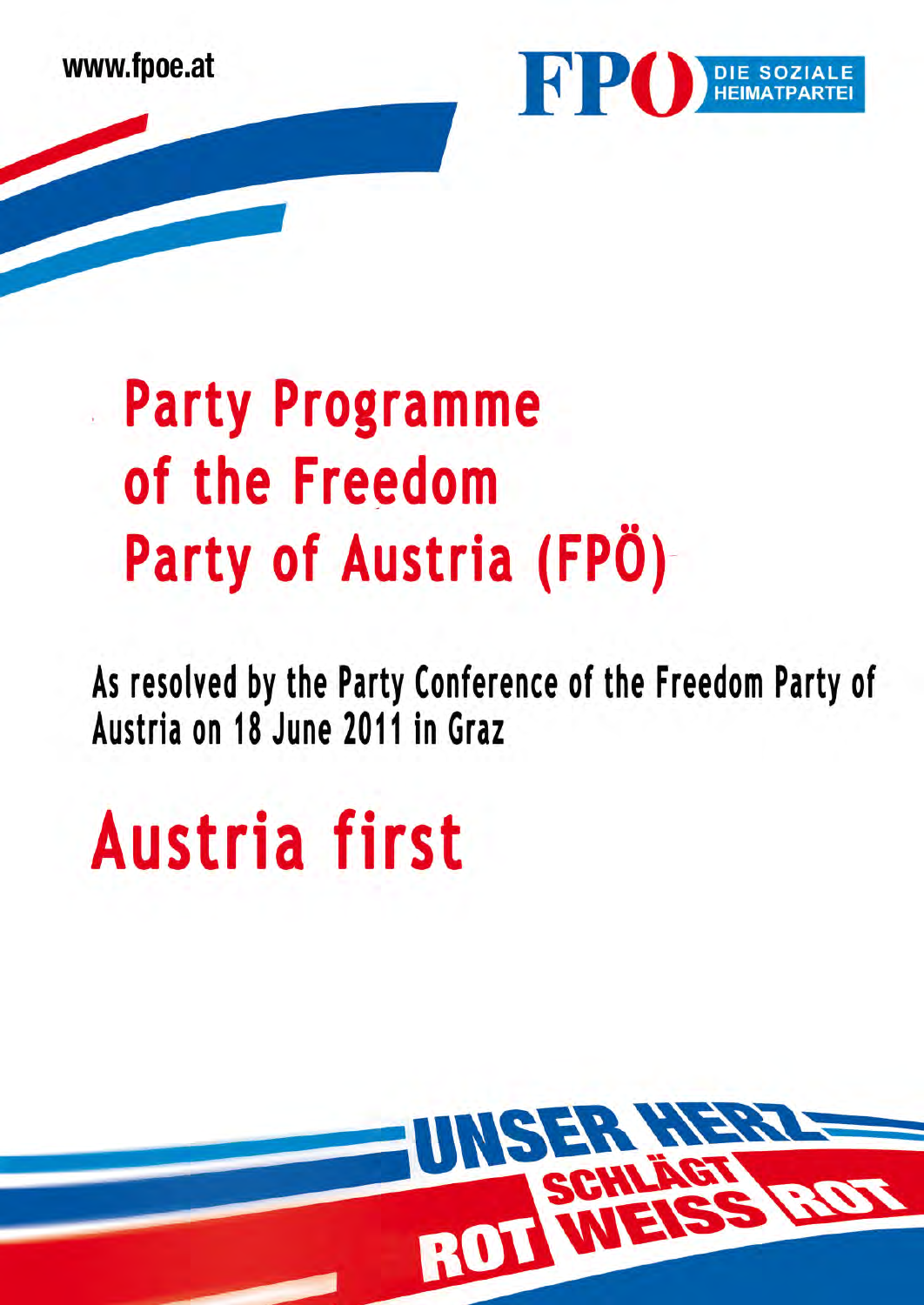# **Party Programme of the Freedom Party of Austria (FPÖ)**

As resolved by the Party Conference of the Freedom Party of Austria on 18 June 2011 in Graz

#### **Austria First**

The freedom, security, peace and welfare of Austria and its people are the guidelines and the benchmarks for our actions as a social, meritocratic and patriotic Austrian political force.

Our roots in a rich history and in our traditions are inextricably linked with the responsibility that this creates to play an active role in shaping the future for the coming generations.

We are committed to our homeland of Austria as part of the German-speaking linguistic and cultural community, to the groups of people native to our country and to a Europe of free peoples and fatherlands.

We are committed to freedom and responsibility of the individual and the community, to democracy, to liberty and the rule of law, to the principles of the market economy and to social justice.

We are committed to Austria's right to self-determination and to preserving and protecting our view of mankind and society that has matured in our traditions and in our history.

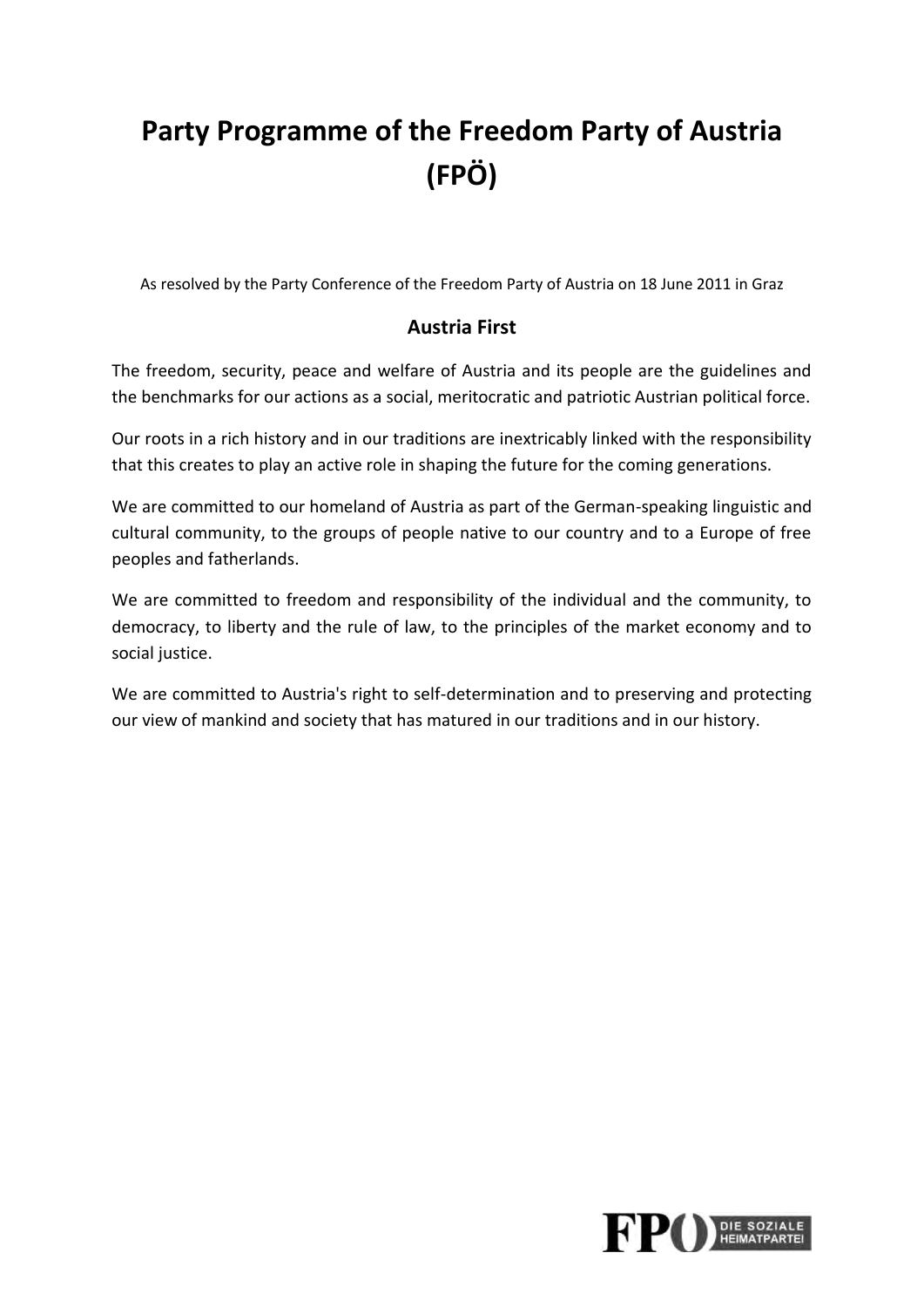#### **Liberal policy guidelines**

**1. Freedom is our most valued asset. Since the civil revolution in 1848 we have dedicated ourselves to the struggle for freedom, and to defend it wherever necessary if what we have achieved comes under threat.** 

**2. We are committed to protecting our homeland of Austria, our national identity and autonomy as well as our natural livelihood.** 

**3. The freedom of citizens is ensured and protected by means of liberty and rule of law as well as a genuine community of solidarity.** 

**4. The family, as a partnership between a man and a woman with common children, is the natural nucleus that holds a functioning society together, and which, with the solidarity of the generations, underpins our sustainability.** 

**5. We encourage achievements in a market economy with social responsibility, protect private property and advocate an equitable distribution of contributions and benefits for the general public.** 

**6. The purpose of public health-care is to provide citizens with the best possible preventive, medical and nursing care.** 

**7. Austria must do all in its power to protect its national territory, maintain its neutrality and offer its citizens protection and assistance in the event of threats or danger.** 

**8. To develop and evolve, a society requires comprehensive education, academic freedom and independent art and culture.** 

**9. Austria's role in the world must be shaped by humanitarian responsibility, selfawareness and the preservation of Austrian interests.** 

**10. Our European policy and our international contacts are based on an association of free peoples and autonomous nations.** 

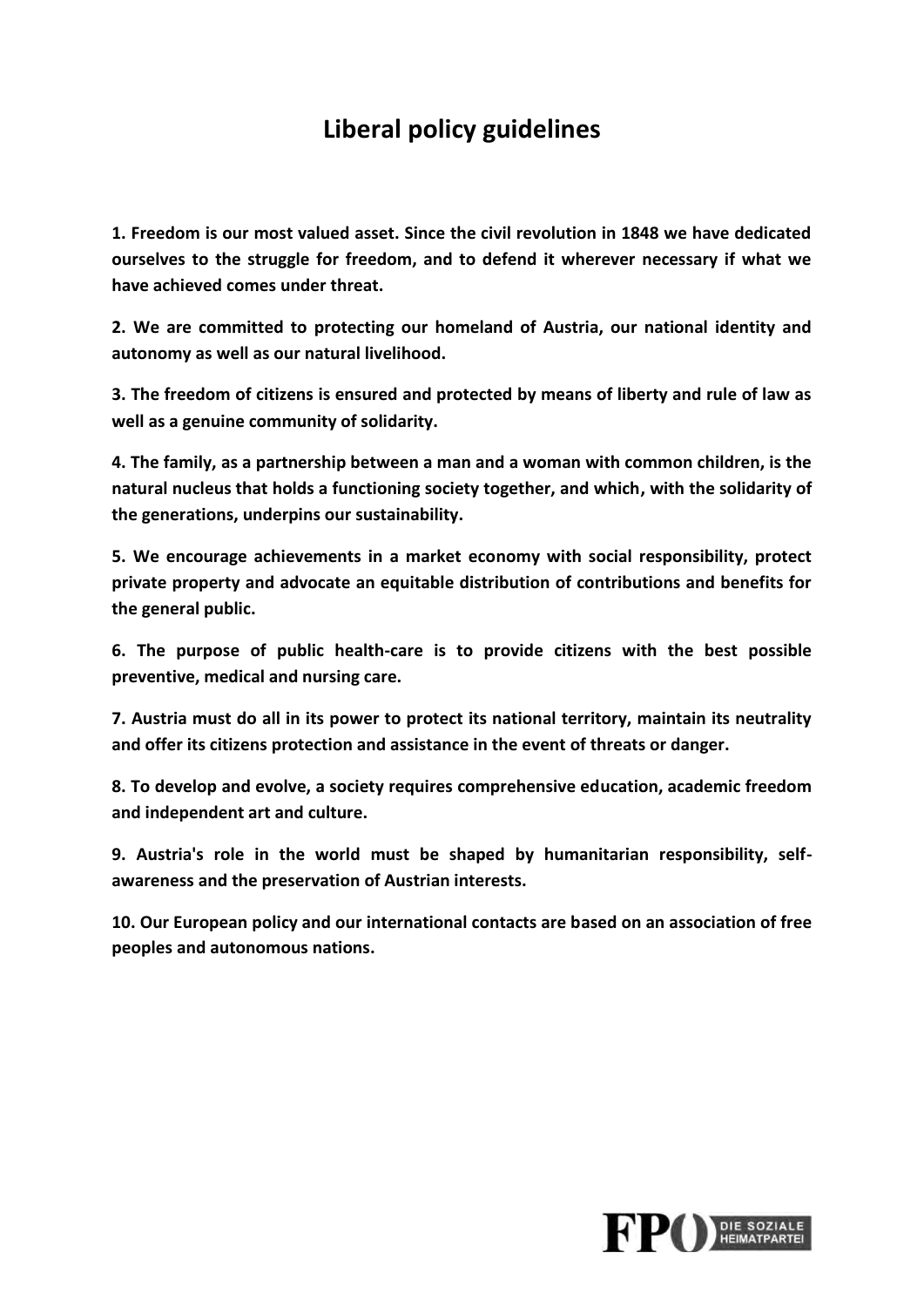#### **1) Freedom and responsibility**

**Freedom is our most valued asset. Since the civil revolution in 1848 we have dedicated ourselves to the struggle for freedom, and to defend it wherever necessary if what we have achieved comes under threat.** 

The dignity of man is rooted in his freedom. Freedom in the form of self-determination goes hand-in-hand with the desire to assume responsibility, and rules out all forms of repression. Freedom and responsibility constitute the core of personal development and our community.

Our concept of freedom is rooted in an idealistic belief where people are not tied down by their material needs. The freedom of the individual is limited by the freedom of fellow citizens.

Freedom, human dignity and democratic solidarity are the foundations of our liberal ethos and our opinions on the following areas:

- **Homeland, identity and environment**
- **Law and justice**
- **Family and generations**
- **Prosperity and social stability**
- **Health**
- **Security**
- **Education, science, art and culture**
- **Cosmopolitanism and autonomy**
- **Europe of diversity**

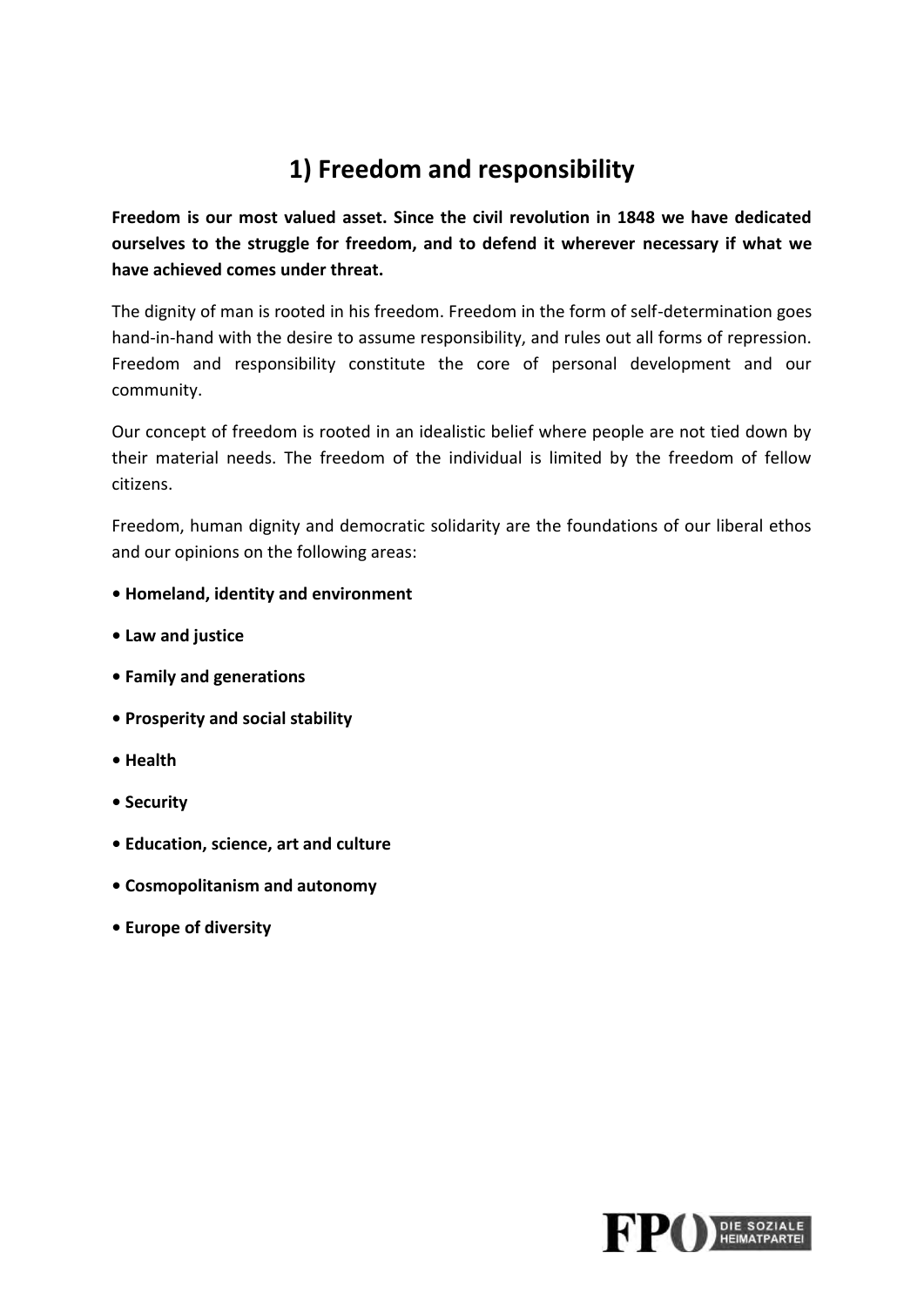#### **2) Homeland, identity and environment**

**We are dedicated to protecting our homeland of Austria, our national identity and autonomy as well as our natural livelihood.** 

We are committed to the self-determination right of the people, to the independence and autonomy of our homeland Austria and to the solidarity of all Austrian citizens.

We are aware of our attachment to our forefathers and our responsibility to our descendants, and want to preserve a homeland for future generations that facilitates autonomous living in an intact environment and positive development in freedom, peace and security.

The language, history and culture of Austria are German. The vast majority of Austrians are part of the German peoples', linguistic and cultural community. The indigenous ethnic groups of the Burgenland Croats, Slovenians, Hungarians, Czechs, Slovaks and the Roma are historical minorities in our country and as such both enrich and are an integral part of Austria and our nation.

Humanity dictates that political asylum should be to granted in our country for those persecuted for racist, religious or political reasons, provided there is a need for such protection. Those entering Austria from a safe third country should apply for asylum there.

Austria is not an country of immigration. This is why we pursue a family policy centred around births. Legal and legitimate immigrants who are already integrated, who can speak the German language, who fully acknowledge our values and laws and have set down cultural roots should be given the right to stay and obtain citizenship.

Austria is part of the cultural region of Europe. The roots of European culture stretch back to Ancient Times. Europe was decisively shaped by Christianity, influenced by Judaism and other non-Christian religious communities, while humanism and the Enlightenment marked its continued fundamental development. We acknowledge the basic values this has created and the European view of the world, which we describe, in a broad sense, as cultural Christianity, and which is based on the separation of the church and the state.

We are prepared to put up a resolute defence of these European values and our basic liberal-democratic order against fanaticism and extremism, and to take action to maintain and develop our dominant culture and our way of life in peace and in freedom.

The privilege of status as a public body shall be reserved for religious communities who acknowledge the separation of the church and the state as an achievement of our enlightened society and adhere to our Constitution and laws. The freedom to practise religion in Austria also presupposes the freedom – protected by our rule of law – to not be exposed to religious doctrines.

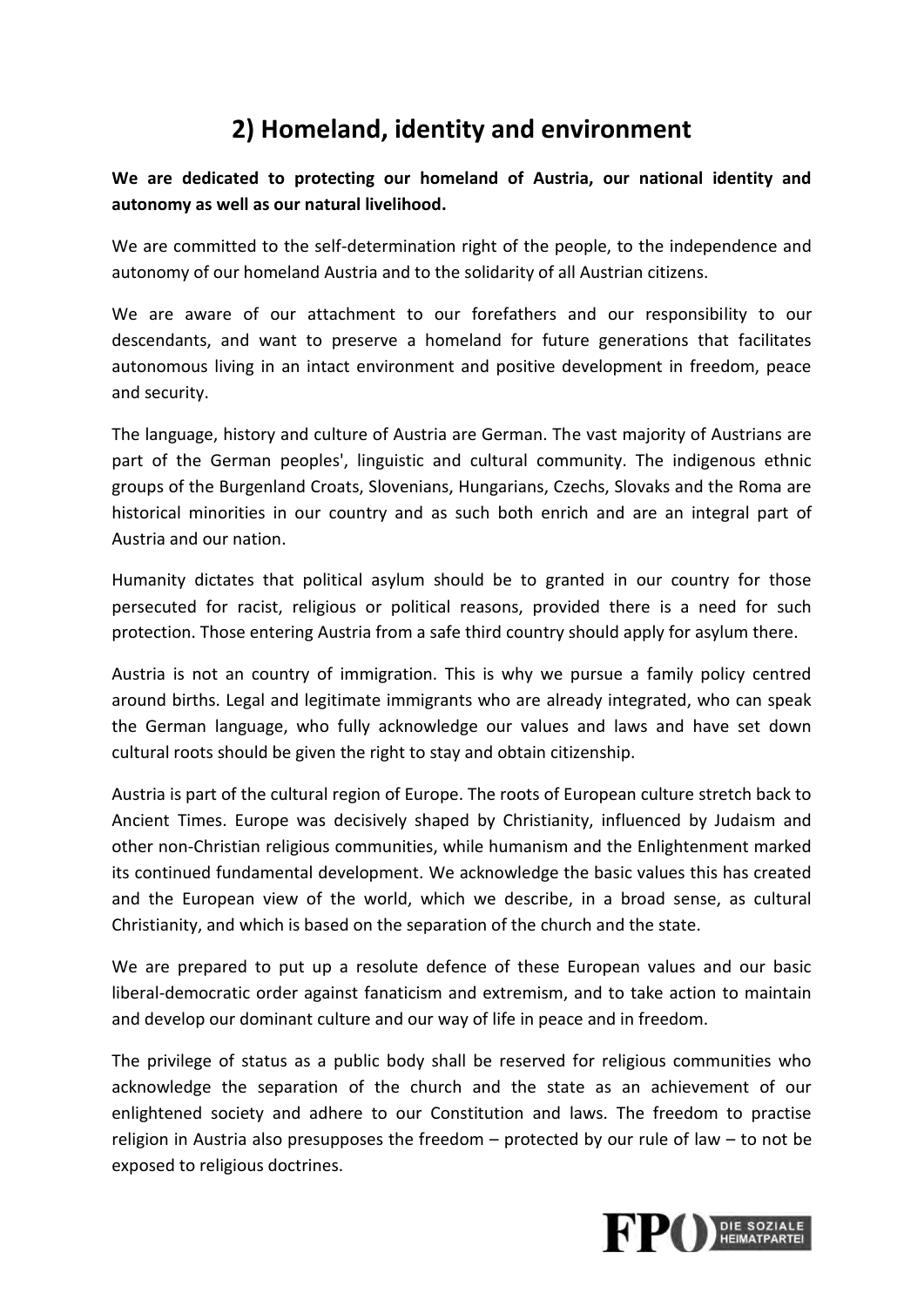Protecting our natural environment as a basis for our existence in our homeland of Austria, sustainable and careful management along with biological diversity are extremely important for us. We reject the use of nuclear power to generate energy.

Animals, as our fellow creatures, shall be protected from distress and suffering by treating them with respect and in harmony with nature.

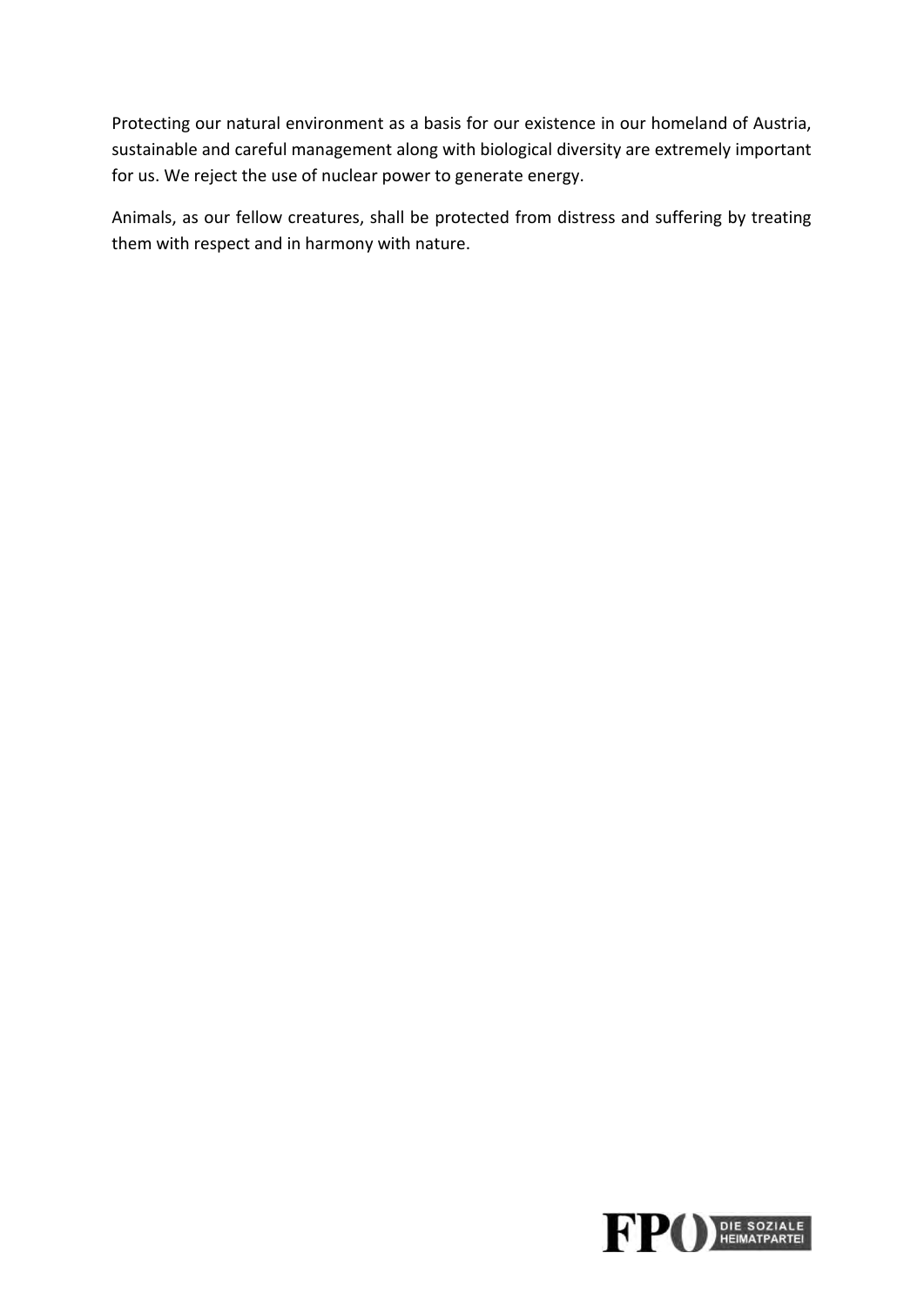# **3) Law and justice**

**The freedom of citizens is ensured and protected by means of liberty and rule of law as well as a genuine community of solidarity.** 

We are committed to a social state governed by the rule of law, where our coexistence is influenced by law and order as well as social responsibility.

We acknowledge the democratic, rule-of-law, republican, power-separating and federal constitutional principles, respect for life and human dignity and the basic liberal freedoms such as freedom of expression, freedom of assembly and freedom of the press.

We are committed to building a direct democracy, to the right to free, secret, fair, personal and direct proportional representation and to media laws that prevent monopolies and manipulations of public opinion.

Our country is a community of citizens that have particular rights and obligations.

The rights of our citizens include the right to vote, the right to proper education and the right to help from the community when in need. The obligations include solidarity with fellow citizens, the payment of contributions to preserve public functions, and personal commitments to maintain internal and external security and the fabric of society. Accepting and fulfilling international obligations may not be to the detriment of the Austrian population.

Our social policy is aimed at protecting against hardships that can arise due to age, disability, illness, accident, unemployment or through severe misfortune.

Social housing is designed primarily to cover the residential needs of Austrian citizens.

We are committed to a humanistic society in which solidarity is practised efficiently and fairly, and to the sustainable financing of the social fabric. This requires effective measures against social welfare abuse and the encouragement of performance.

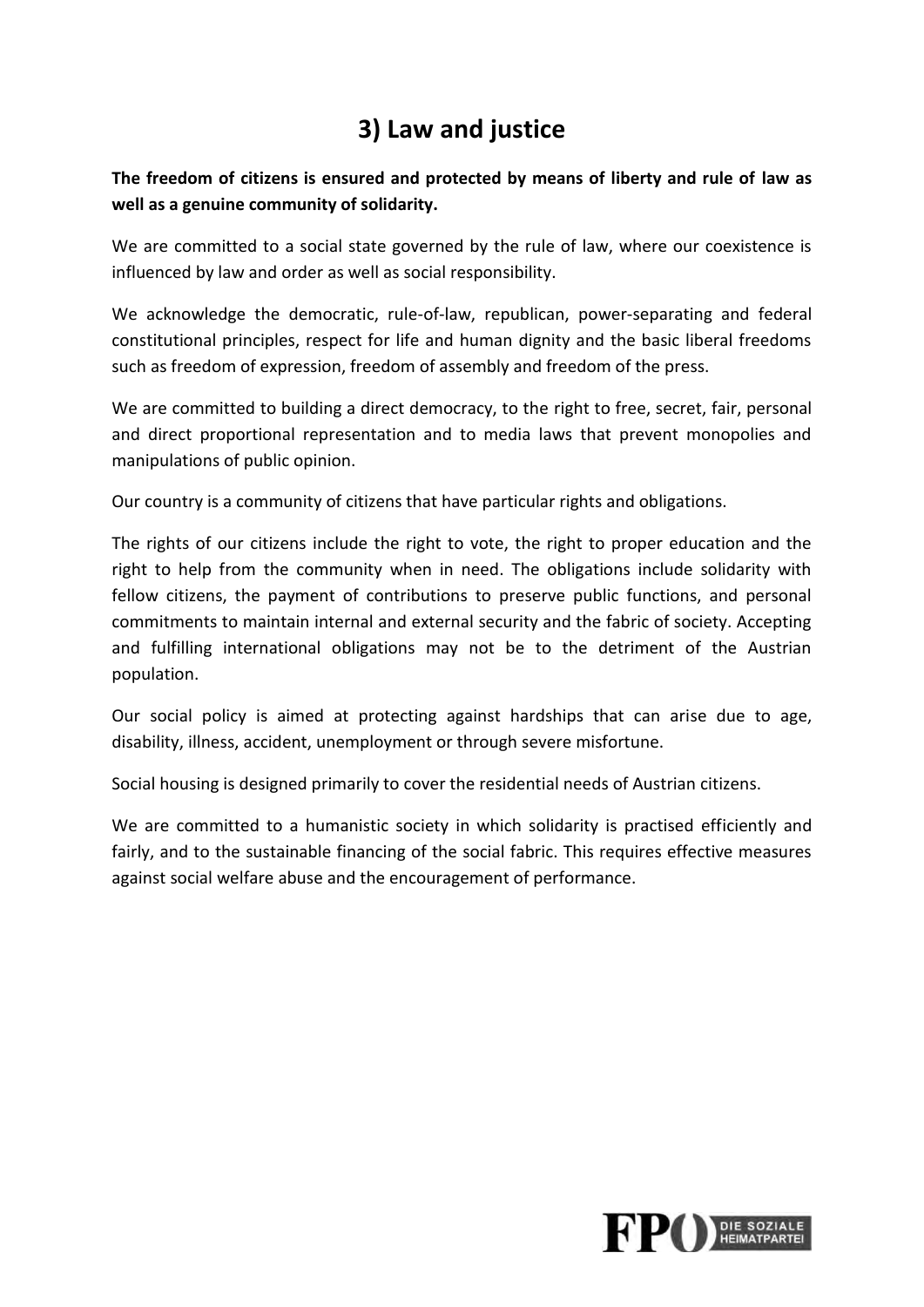#### **4) Family and generations**

**The family, as a partnership between a man and a woman with common children, is the natural nucleus that holds a functioning society together, and which, with the solidarity of the generations, underpins our sustainability.** 

We are committed to equal opportunities between men and women, to mutual respect and to fair incomes, regardless of gender.

We emphatically reject the preferential treatment of a gender to overcome actual or perceived discrimination. Statistical inequalities caused by a variety of factors cannot be evened out by wronging individual people. This is why we speak out against any quota regulation or "gender mainstreaming".

The family, characterised by the responsibility of partners and generations for one another, is the foundation of our society. A child turns a partnership between a man and a woman into a family. Those who take on this responsibility as a single parent form a family with their children.

We are committed to the primacy of marriage between a man and a woman as a distinct way of protecting child welfare. Only partnerships between men and women provide our society with a wealth of children. We reject a separate legal institution for same-sex relations.

As part of the state's role as a protector we acknowledge the need to intervene in the autonomy of the family only where the failure of the family concerned is clearly damaging the welfare of the child. If parents separate, the emphasis must be placed on maintaining joint responsibility for the child.

In the tax system, families are to be construed as an economic community. The pension system must take account of years spent caring for children as well as caring for relatives.

Taking care of children within the security of a family takes precedence for us over substitute state-run systems. Parents should receive benefits to support them with this until school entrance age. At the same time we advocate a broad range of child-care places to offer genuine choice to the benefit of child welfare and professional development.

No leniency should be shown to brute force, especially against children. We are committed to the most severe rules of criminal law for crimes committed against children and vulnerable members of our society.

Austria's future depends on our young people. The purpose of our liberal youth policy is to have enlightened and mature citizens, equipped with all the knowledge and skills they require to hold their own as free and settled individuals.

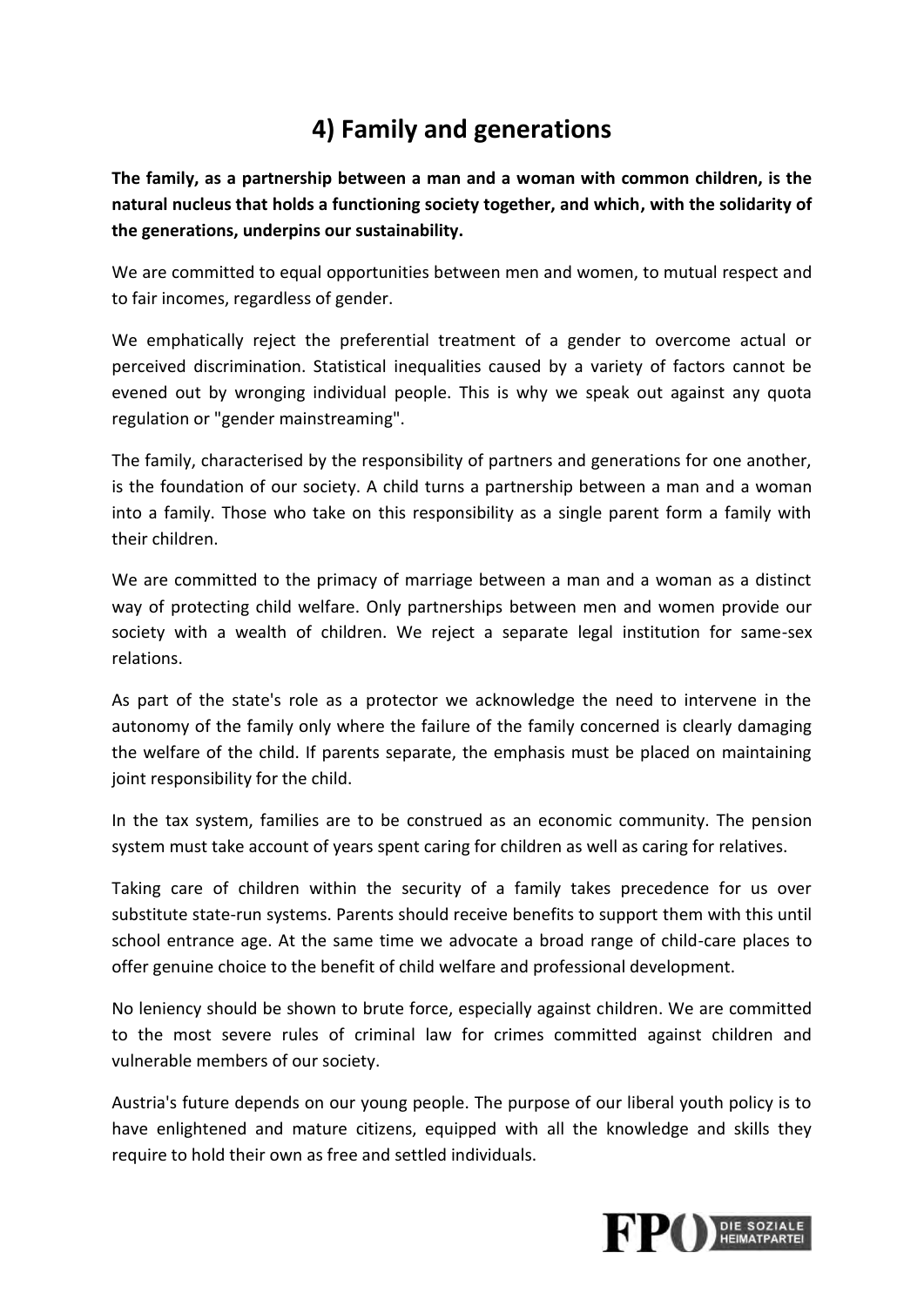We are committed to solidarity between the generations and recognise the social, cultural, economic and political contributions as well as the life experience of older generations. We advocate the participation of all generations in decision-making processes and the making of democratic decisions.

We are committed to a harmonised, performance-based and social state pension system as well as corporate and private pension planning.

We are determined to respect the dignity of the elderly and combat all forms of neglect, abuse and violence.

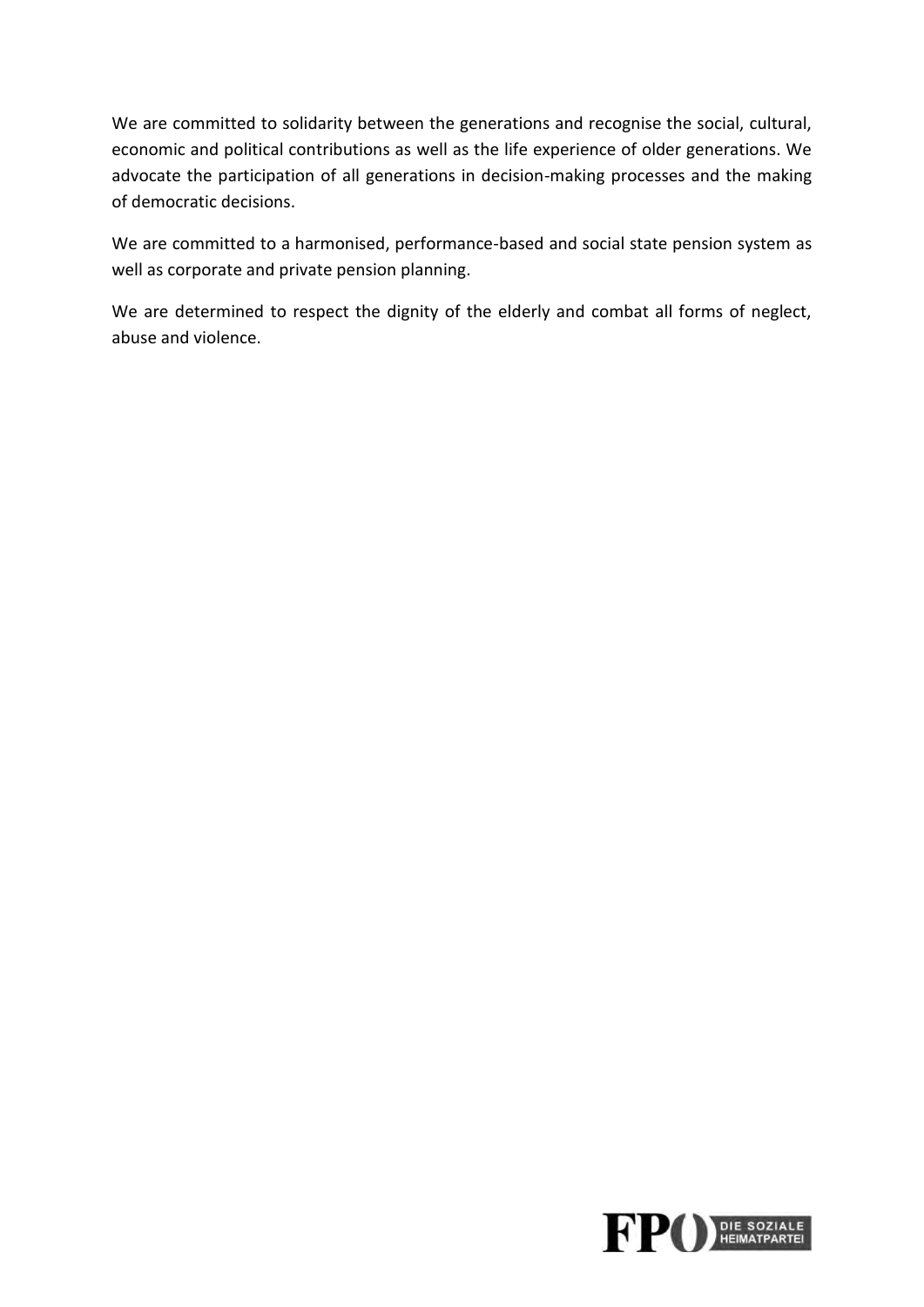#### **5) Prosperity and social stability**

**We encourage achievements in a market economy with social responsibility, protect private property and advocate an equitable distribution of contributions and benefits for the general public.** 

We are committed to a market economy with social responsibility, promote a focus on performance and facilitate growth for small and medium-sized businesses.

It must be worthwhile to put in an honest performance. Fair wages and reasonable corporate taxation should encourage a strong work ethic and facilitate ownership and prosperity.

We are committed to all Austrians having the best living conditions in freedom and in a social environment enjoying equal opportunities. The prosperity of Austria achieved industriously over generations must be preserved for the future. It must be used predominantly for those people and their descendants who worked to achieve it.

We are committed on the one hand to an economic policy focused on the specific challenges of our time, free from ideological reservations, and on the other to a balanced state budget over economic cycles.

Low taxes and performance incentives are crucial for successful business and a healthy labour market. These shall take precedence over subsidies and redistribution. Start-up aid and tax reliefs should be granted to young Austrian business-people.

We are committed to a performance-based and socially balanced tax system and assume equality in working salaries and capital incomes as the basis for broad prosperity and social justice. Investments in companies and creating jobs should be favourably treated in corporate taxation.

The aim of a liberal budget policy is to relieve the pressure on citizens. The rates of taxes and charges for employers and employees should be reduced to the necessary minimum by means of effective administration as well as the economical, efficient and expedient use of public funds.

Our economic policy recognises the strengths of industry focusing on technology and exports, the innovation of small and medium-sized companies and their contribution to employment and work-linked training as well as the individual service focus and earnings potential of our micro and small enterprises.

We pursue a comprehensive all-round infrastructure strategy in line with the significance of information and communication technologies, a strategy that aligns the services of the individual carriers with one another and ensures the freedom of people to enjoy individual mobility.

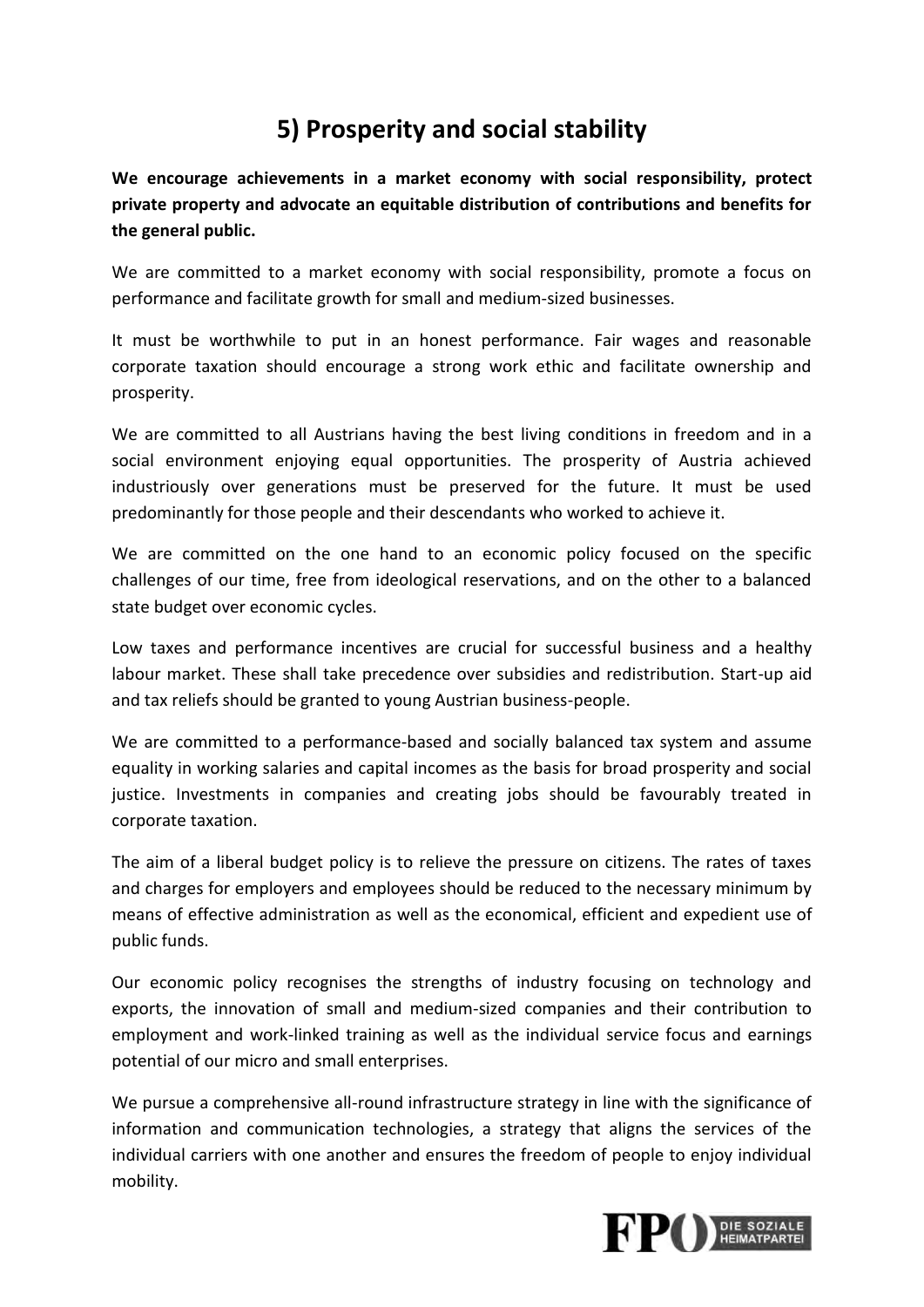A healthy and efficient farming community is essential for security of supply and the protection of our natural livelihood in a valuable natural and cultural landscape. Austria's farmers should be free of subsidy constraints and the interests of agriculture corporations targeting monopolies. Consequently, the output of agriculture should be compensated for with fair product prices.

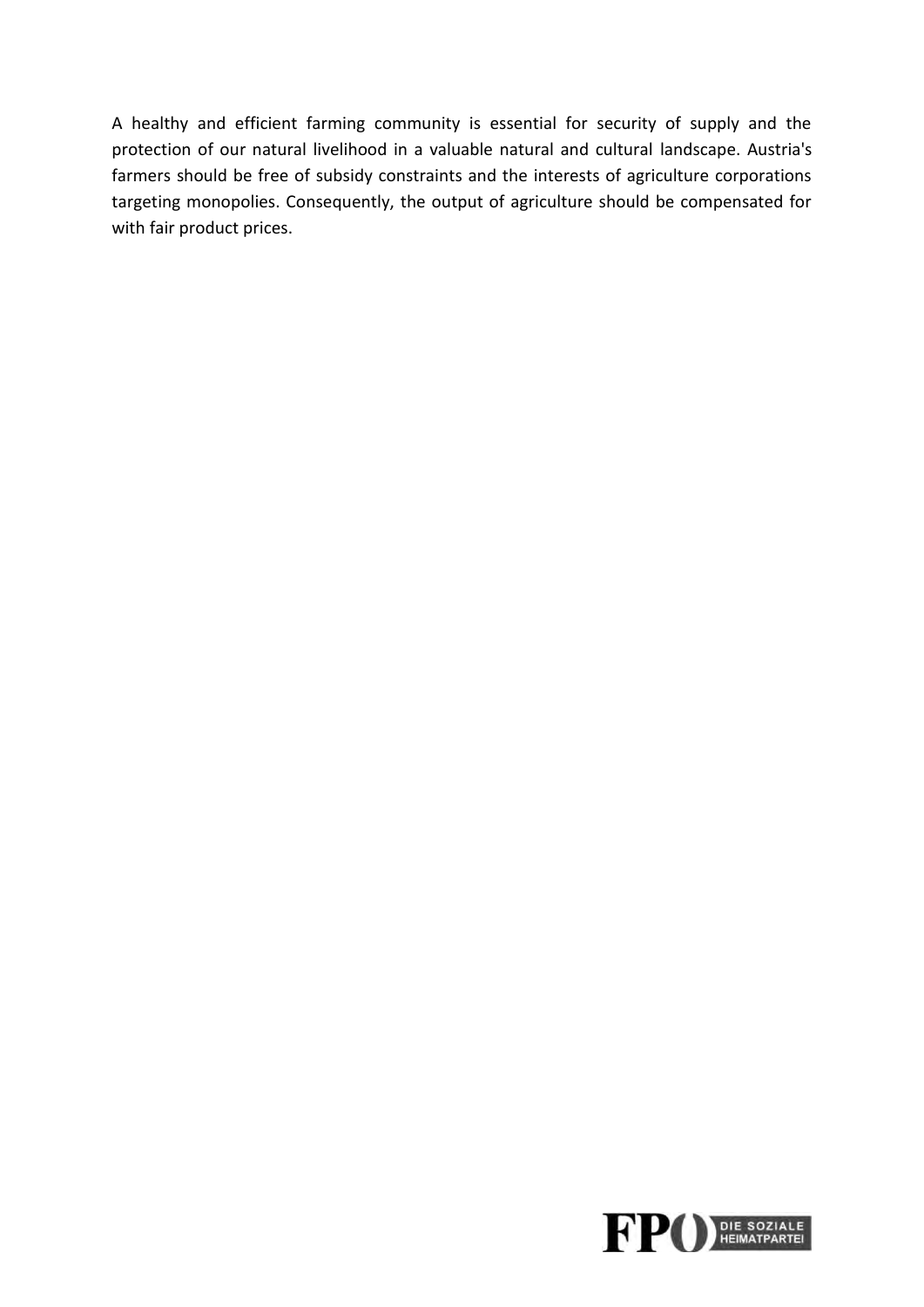#### **6) Health**

#### **The purpose of public health-care is to provide citizens with the best possible preventive and medical care.**

People's right to life, health and dignity are not subject to utilitarian considerations. Therefore, a person's existence may never be called into question by economic considerations, nor may they be deprived of their dignity by the misuse of medicines and gene technology or neglect in relation to illness or disability.

We are committed to the political goal of avoiding multi-class medical care in public health care. Public health care must rule out privileges based on social origin or religious orientation.

The protection of life as well as maintaining and restoring mental and physical health are our objectives for public health care. Alongside treatment and aftercare we attach great importance to prevention.

Administration and organisation in health care must be based on the principles of frugality, economic efficiency and expedience so that the people benefit from health-care spending. We are committed to a financing structure for health care that avoids high incidental wage costs where possible, and ensures a broad payment of contributions. Health care and nursing care should be financed from the same source.

People working in medical professions should receive the best training possible in Austria, and be able to carry out their responsible tasks with fair remuneration and sufficient rest.

Health care is based above all on self-responsibility. This is why we advocate for a clear labelling of all ingredients in foodstuffs, combat the abuse of addictive drugs and commit to ensuring agriculture in harmony with nature that is free of genetically manipulated organisms.

Sport and exercise, especially in our nurseries and schools, should be actively supported by relevant policies. Science of diet and nutrition should be included in the curricula during compulsory education. The medical care of children and young people is most important for us.

For foreign citizens, access to the services of Austrian health-care must be ensured by means of an independent social security system.

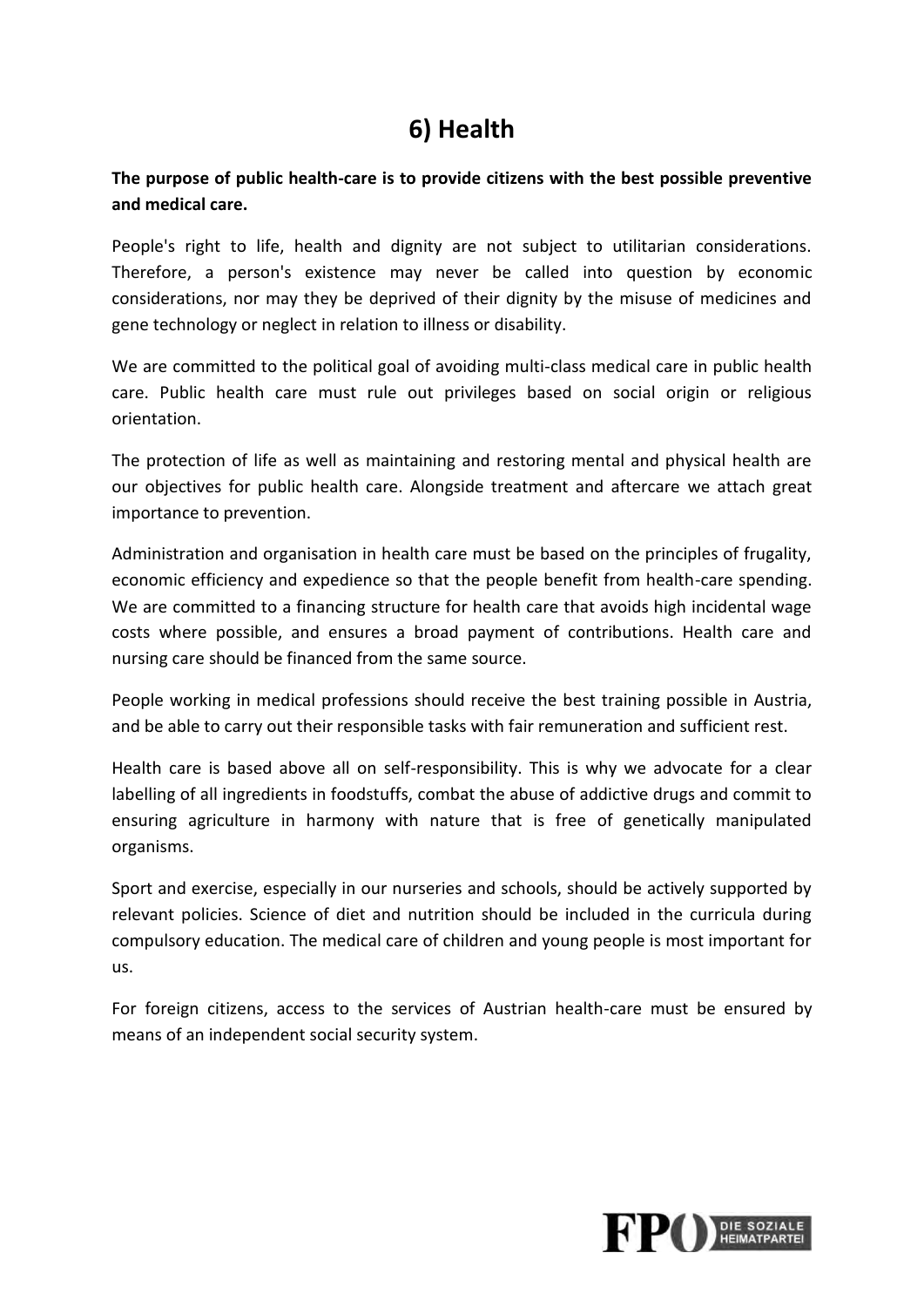# **7) Security**

**Austria must do all in its power to protect its national territory, maintain its neutrality and offer its citizens protection and assistance in the event of threats or danger.** 

Law and order are fundamental values of our liberal ethos and promote the security of our citizens.

We view security as a basic need and vital requirement for the positive development of mankind. Safeguarding our security requires the ability to defend ourselves. Hence, we are committed to the best possible training and equipping of the bodies of our police force and the army.

In combating organised crime, gangs and human trafficking, drug trafficking, terrorism, violence and other types of crime, the state has to adopt a decisive approach in employing the options available.

We categorically reject the death penalty.

Protecting society as well as protecting and helping the victims of crime take top priority in the penal system. This must be taken into account when integrating offenders back into society. Victims should be the primary beneficiaries of financial penalties. In a humane society, there must be a distinct difference between sentences for violent crimes and sentences for crimes against property.

Foreigners convicted of a crime in Austria must be deported to their homeland.

We are committed to a comprehensive defence of our country and to general compulsory service for all male citizens in the form of military service or alternative national service as a personal contribution to the security and independence of Austria and to social peace. For female citizens, there should still be an opportunity to take up voluntary military or alternative national service, or social service.

Protecting our homeland and defending our country take precedence over deployments of the army abroad. The deployment of Austrian soldiers abroad should be completely voluntary, and only take place in the event of disasters, for humanitarian missions, for peacekeeping and under a UN mandate.

Austria is an autonomous and peacemaking country, and must therefore not be a member of a military pact. Decisions about the deployment of our army and our soldiers are made by Austria alone, as a sovereign and neutral state, aware of its responsibility for the security and freedom of its citizens.

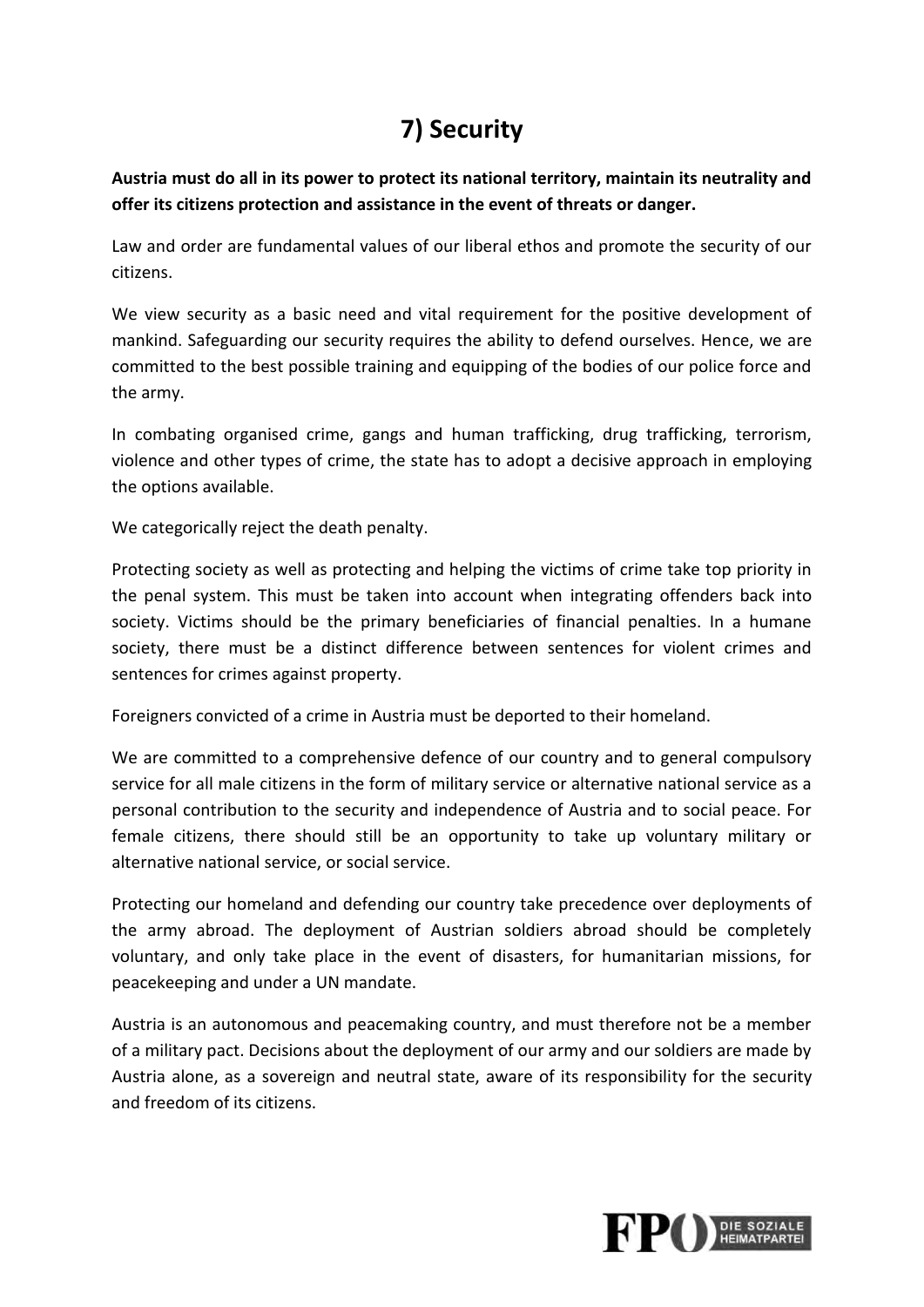#### **8) Education, science, art and culture**

#### **To develop and evolve, a society requires comprehensive education, academic freedom and independent art and culture.**

To enable people to evolve and develop fully in society we require spiritual education, the best possible training and further education, a guarantee of freedom in teaching and learning and equal social opportunities. To this end, scientific research and teaching, the development and opening up of the arts as well as the teaching of the arts must be free.

The main tasks of public school and education policy include conveying the techniques of reading, writing and counting, promoting the comprehensive acquisition of knowledge, skills and competences, encouraging individual talents and abilities, offering the best possible training to prepare for professional life as well as communicating the values and traditions of our community. Schools and education must take account of the diverse abilities and interests of people, match this diversity and abstain from all forms of ideological paternalism.

Mastering German as the language of instruction is essential for participating in regular education at publicly-run schools in Austria.

We are committed to the free progress of science for the common good.

Science is based on the unity of research and teaching and only serves to establish the truth; it requires neither extraneous dictation nor any presumed educational focus or consideration. The state must refrain from making ideological interventions into the autonomy of the sciences.

Targeted research and development work are pillars for the positive future of our homeland. Basic research is just as important as applied research. Research and teaching may not be subordinate or of secondary importance to economic interests. We are committed to the ethical boundaries of research, which may not be overstepped.

Art and culture in all their manifestations are significant symbols of the identity of our society. Culture, as the totality of all forms of human expression, is expressed in the most creative manner in art.

In our society, art is only limited by the legal system and by the humanist view of mankind and society that underlies our Constitution. Artistic freedom is subject to the freedom of citizens to criticise and to undertake critical analyses of art.

Our western culture is rich and diverse. It unites the cultural nations of Europe. In this context, preserving our cultural heritage is extremely important for us.

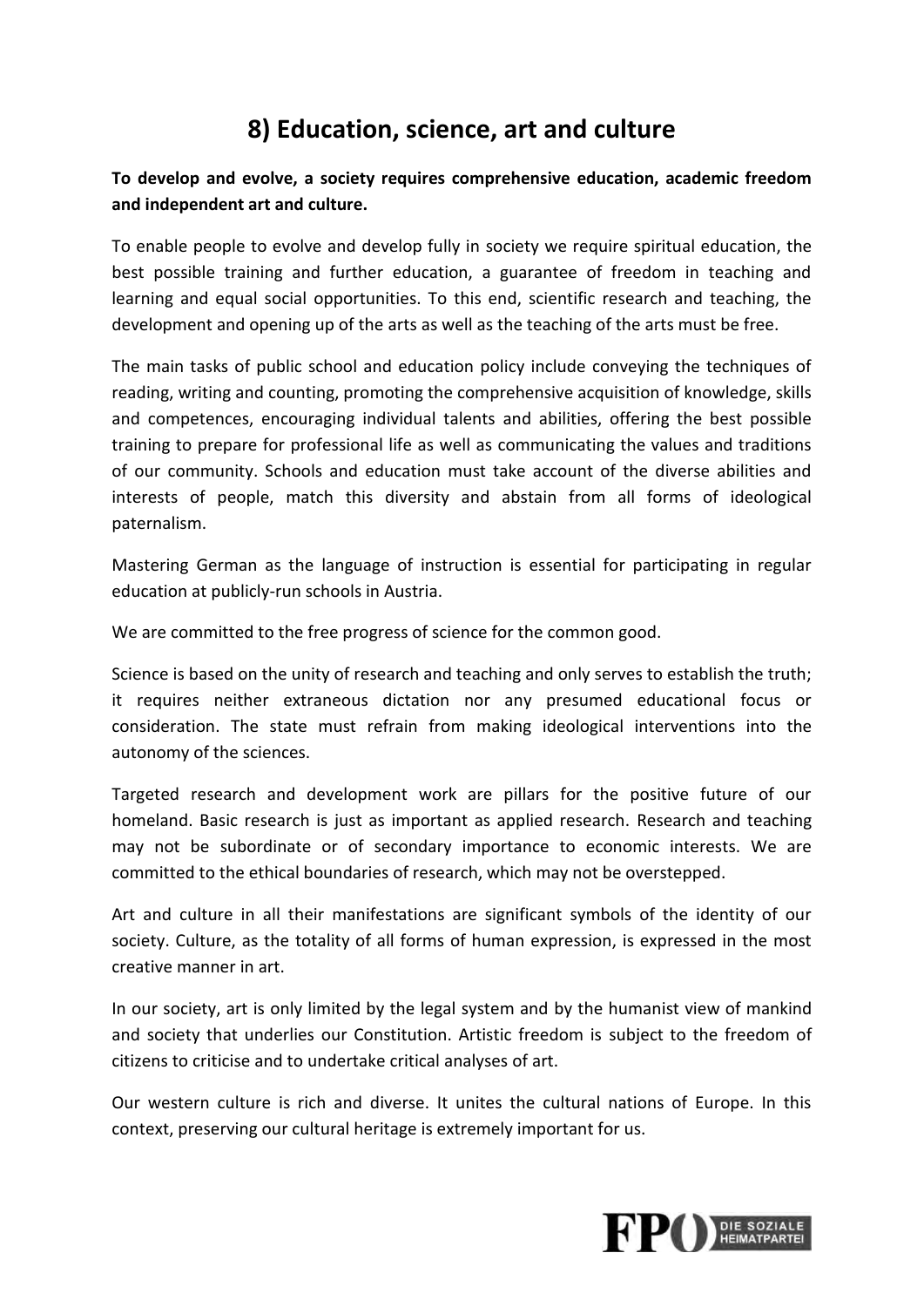We need to enable our own culture to continue developing freely from its high level, and protect our native language as a key factor establishing our culture.

The main task of cultural policy is to promote the further development of our society's rich culture. In this respect, policies only have to create the framework to guarantee the freedom and diversity of art, as this diversity evolves through individual artistic performances. Art may never be exploited by the state, it is an end in itself. Only this way can art remain a school of imagination and self-awareness.

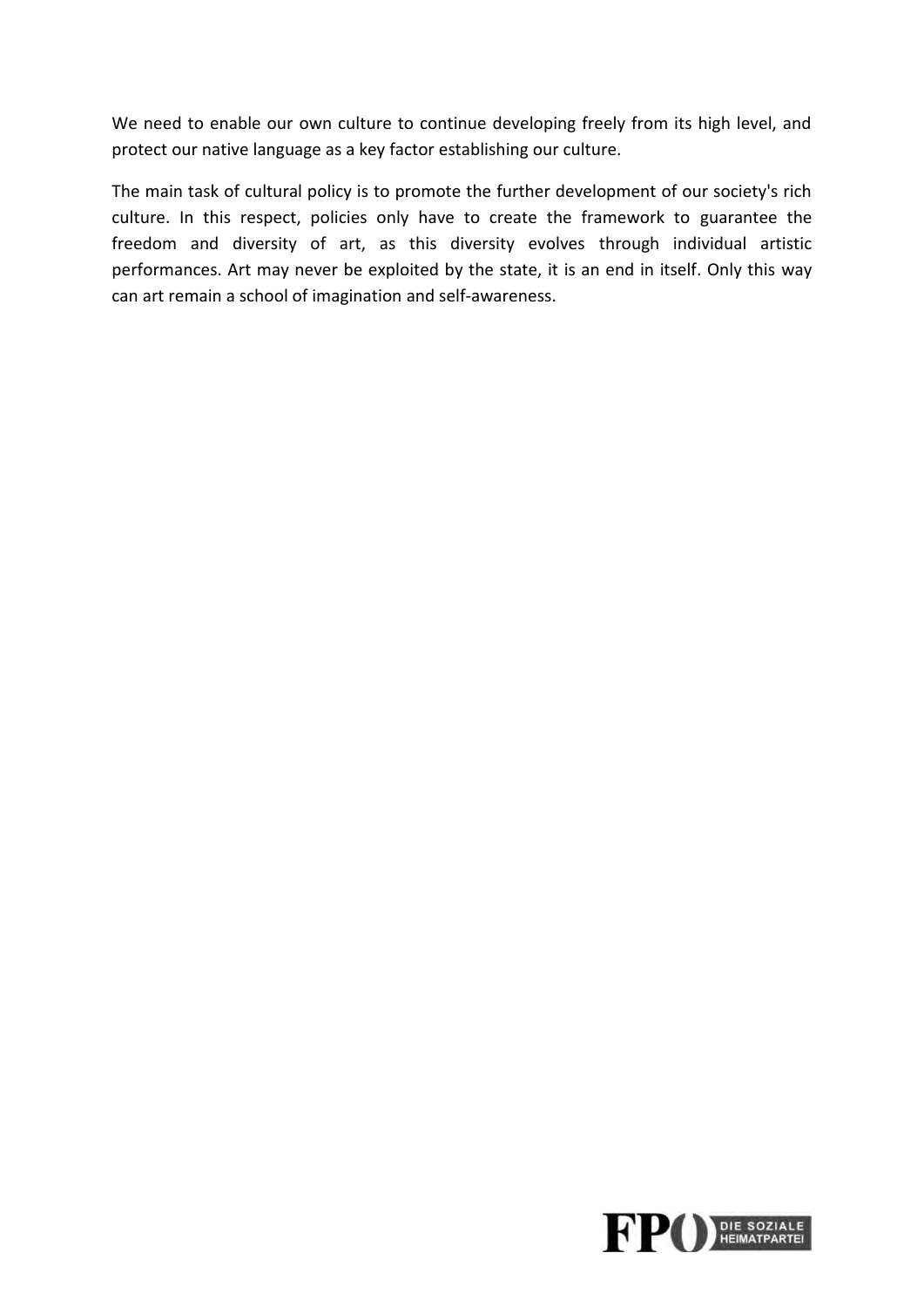## **9) Cosmopolitanism and independence**

**Austria's role in the world must be shaped by humanitarian responsibility, self-awareness and the preservation of Austrian interests.** 

The sovereignty and freedom of our homeland open us up to the world. Our foreign policy must be driven by humanitarian responsibility, self-awareness and preserving the security as well as the economic and cultural interests of Austria and its citizens throughout the world.

This means we are committed to a foreign policy that focuses on securing the sovereignty of Austria and the objective of protecting the freedom of its citizens. Any foreign policy, bilateral or multilateral activity in Austrian politics must take these common Austrian interests into account.

We are committed to the neutrality of Austria in the interests of peace and to European solidarity. We want to contribute to ensuring peace in the world, in keeping with a tradition of arbitration and reconciliation.

In addition to autonomy and freedom, our openness to the world is based on the love for our homeland and the people in our land as well as cultivating our traditions, our identity and our culture. Those who value their own culture and origins can sincerely respect other cultures, or fend them off if necessary, should they become aggressive and threaten to displace our own culture.

The basic principle applicable here is that Austrian development aid is primarily given to facilitate self-help. It promotes freedom and responsibility and is a response to crisis situations and refugees.

Austria supports the interests of the German and Ladin linguistic minorities in Southern Tyrol and the interests of all German native speakers from the territories of the former Habsburg monarchy. We strive for the unity of Tyrol and commit to South-Tyrol's right of self-determination and to supporting those displaced.